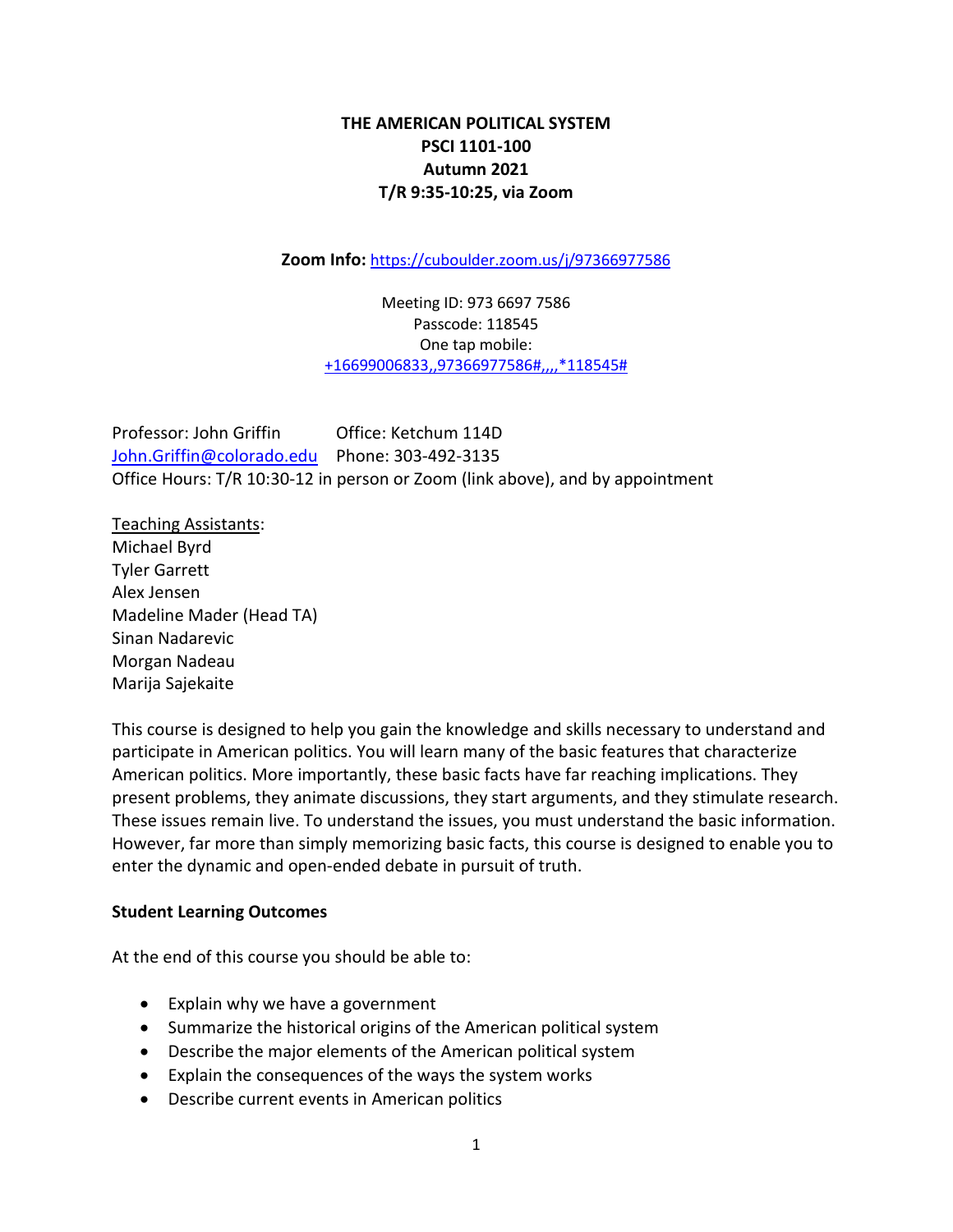- Identify the main positions citizens hold on important political issues
- Evaluate the arguments supporting positions on important political issues
- Specify our democratic responsibilities in the context of a diverse public

# **Modality**

All lectures will be presented remotely and synchronously and will not be recorded except in special circumstances on request (i.e. you live in a time zone that requires you to attend class in the middle of the night). If you expect to miss a class due to illness, we recommend that you seek out the class notes from a classmate. Some recitation sections will take place in person and others will be held remotely. Masking policies will follow university requirements; at the present time masking is required of students in indoor, public settings (e.g. classrooms, hallways), but not instructors if they are able to remain 6 feet from other individuals. Office hours modality will be both in person and remote for Prof. Griffin, while recitation modality will be by Instructor.

Details regarding the protocols regarding "chatting" in lecture and recitation will be shared by your instructors.

Do not share course Zoom login information with anyone not enrolled in the course.

## **Readings**

Required: [GOVT11](https://www.cengage.com/c/govt-11e-sidlow/9780357459799PF/) (or a prior edition), by Sidlow and Henschen (paperback or ebook); and readings on Canvas Recommended: *The New York Times, The Wall Street Journal,* or another major national news source.

Unless otherwise noted, readings not in GOVT will be available on Canvas or via a provided link. Page numbers refer to the numbers on the page itself, not the page of a pdf document. I may also make announcements about the course via your colorado.edu email account, so please check it.

Throughout the semester, we will relate the course's concepts and controversies to current events. Therefore, you are required to stay abreast of those events. There are several good free online news sources, as well as low-cost subscriptions for students.

# **Grading**

# Exams

Your grade first will be determined by three midterm exams and a non-cumulative final exam. The first midterm exam will be worth 10%, and the remaining midterm exams and the final exam will each be worth 15% of your final grade. The format of the tests will be multiple choice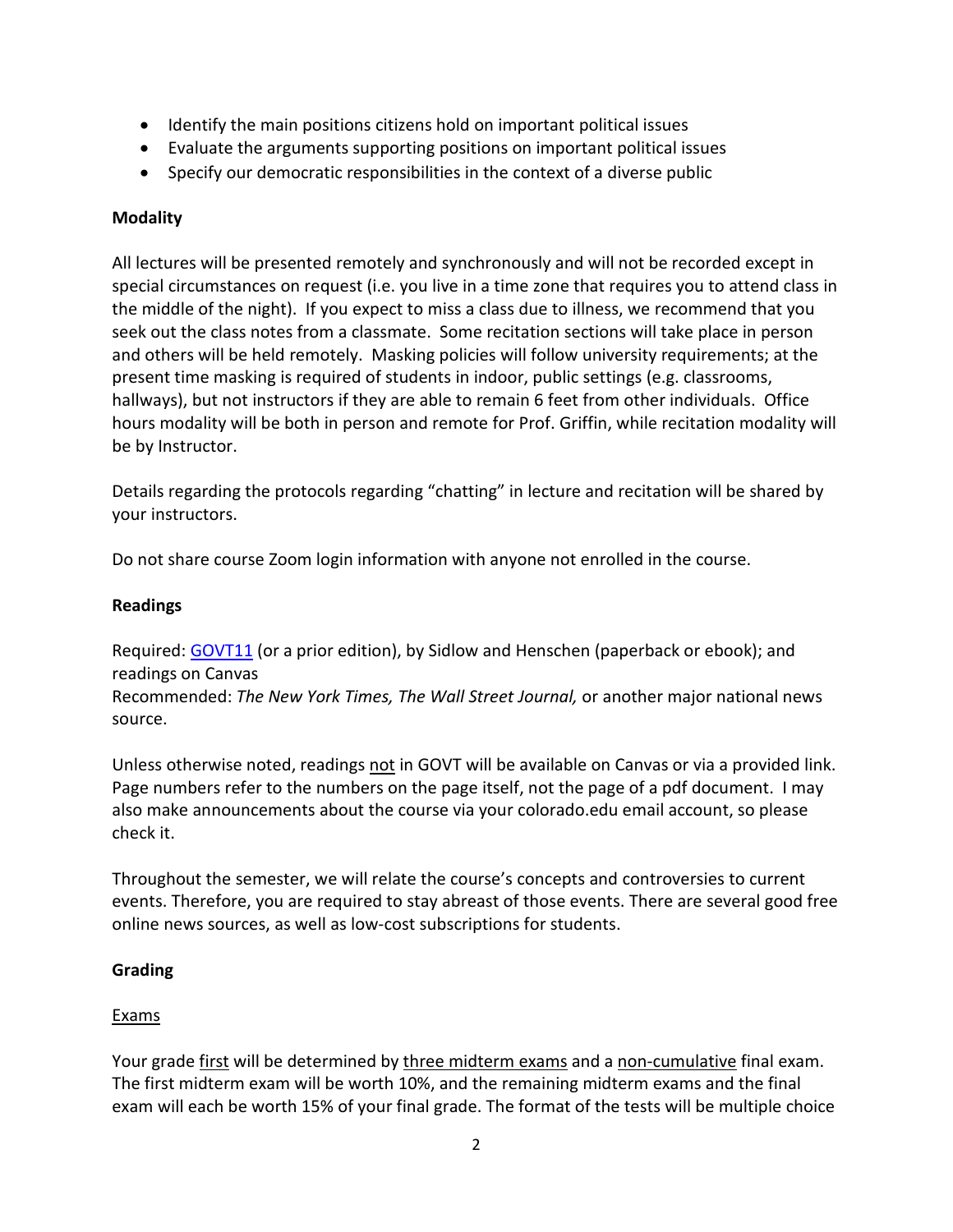and short answer questions. The exams will be administered in Canvas and will have a time limit. **The exams will be open book, open note, open world, meaning you can refer to any source during the exam with the exception that you cannot ask for or provide assistance to any other person (friend, relative, etc.)**

In general, we do not change grades. If we have added your scores incorrectly, we'll thank you for noticing and change the grade. Your TA and I will also be happy to discuss with you how you can improve in the class. Please do not ask us questions about exams until 24 hours after they are handed back. All information assigned can appear on the exam, even if we do not discuss it in class. If you believe your work deserves a higher score, you are free to make the argument to us in writing. Your argument must summarize what your test said, what the ideal test would have said at the point in question, and explain why your test should earn a higher grade. The document must be submitted within 7 days from the time we delivered the exam back to you.

Except for a documented emergency, you must take the exams when they are scheduled. There are simply too many students to reschedule exams. If you know that you will not be able to attend one of the exams because of university business (e.g., a sporting event, a debate), you should speak to your TA early in the semester. If you have an emergency on the day of the exam, you will need documentation to prove that your absence was beyond your control.

# Paper Assignment

There will be one short paper assignment (8 page limit). You will be asked to apply some of the topics learned in the course to a policy area of your choosing. Some modest independent research will be expected and there is a deadline of October 22 to submit your preliminary research. The paper will be worth 25% of your grade. **The final paper deadline is Friday November 19 at 5:00 p.m., at which time your paper should be uploaded to Canvas.**

## Lecture Attendance

Attendance at lectures is recommended. You will likely perform much better on the exams if you attend lectures regularly as the lectures will contain information not in the textbook and will also touch on topics such as current events that will be on the exams.

## Recitation

Your recitation grade will count for 20% of your overall course grade. To earn full credit for recitation attendance you should participate regularly by asking pertinent questions and offering up answers to your Instructor when invited to do so. Further details will be provided by your TA in a recitation syllabus.

In sum,

3 midterm exams worth 10%, 15%, 15% = 40% of grade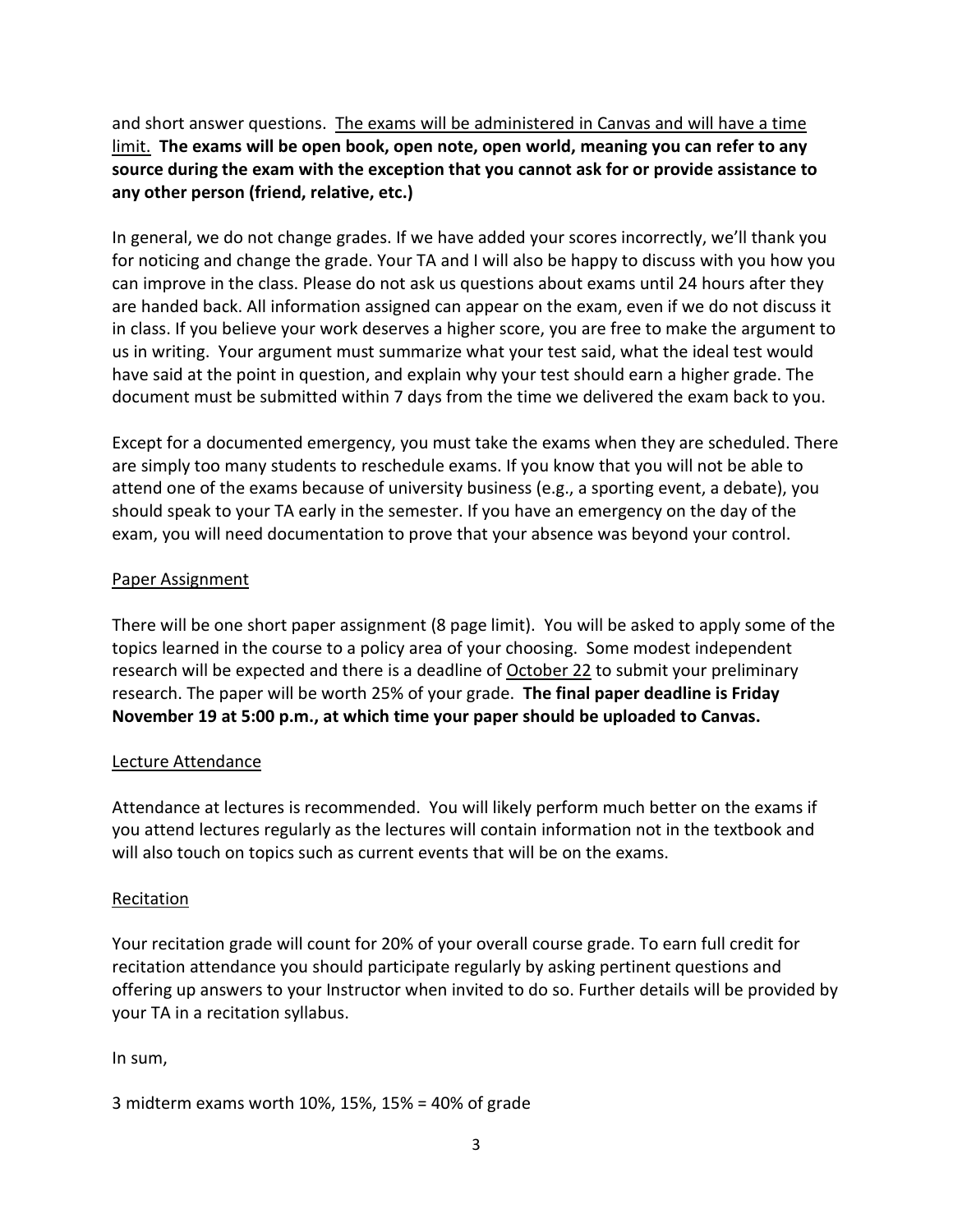1 final exam = 15% of grade 1 paper assignment = 25% of grade (reflects both preliminary and final paper performance) Recitation = 20% of grade

Final Grade Scale

Final grades will be determined as follows:

 $94-100 = A$  90-93.9 = A- $87-89.9 = B+ 84-86.9 = B - 80-83.9 = B 77-79.9 = C+ 74-76.9 = C 70-73.9 = C 67-69.9 = D+ 64-66.9 = D - 60-63.9 = D-$ Below  $60 = F$ 

## **Class Policies/Procedures**

### The Classroom Environment

Please present yourself on Zoom as you would if you were in an actual classroom.

#### Online Course Evaluations

Every student should complete an evaluation during the evaluation period near the end of the semester. I ask that you provide feedback so that I can improve the course and my teaching in general.

#### **University Policies**

For a complete summary of University policies related to courses, please follow [this link](https://www.colorado.edu/academicaffairs/policies-customs-guidelines/required-syllabus-statements) and select "Student Version".

#### Inquiries and Assistance

Your first resource for questions is the Teaching Assistant leading your recitation. Their contact information will be shared with you the first day your recitation is held. The TAs will be sure to bring to the attention of the Professor questions for which they are uncertain of the answer or that are of a serious nature. Another resource at your disposal is the Head TA, Madeline Mader [madeline.mader@colorado.edu.](mailto:madeline.mader@colorado.edu) Finally, you should be aware of campus resources such as the CU Boulder Writing Center - <http://www.colorado.edu/pwr/writingcenter> and academic support services - [http://www.colorado.edu/orientation/tutoring-academic-support-services.](http://www.colorado.edu/orientation/tutoring-academic-support-services)

## **SCHEDULE** (subject to change)

## **8/24 Introduction - Why Have a Government at all?**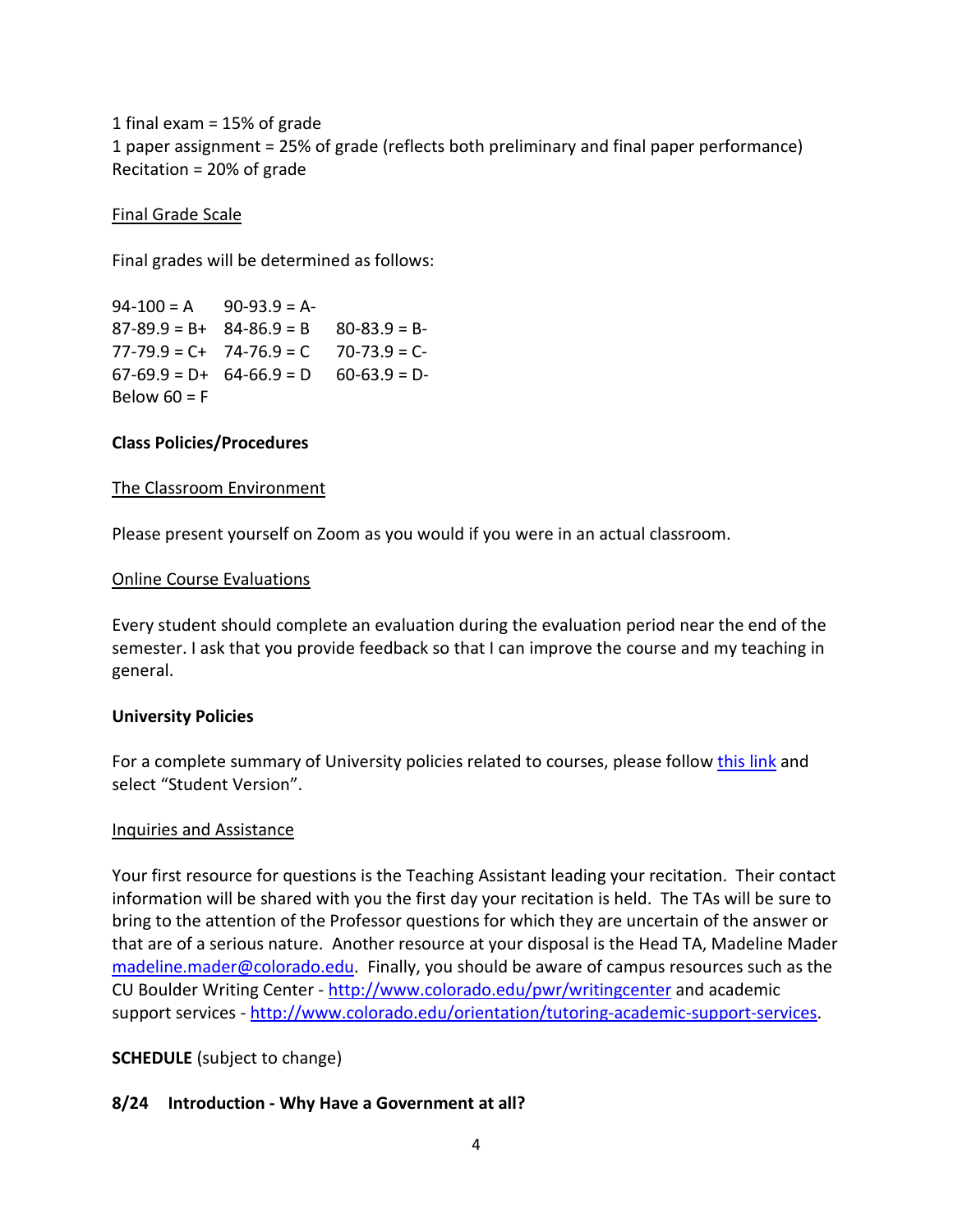Podcast: The Leviathan, History of Ideas, Hobbes on Power <https://www.talkingpoliticspodcast.com/history-of-ideas-1>

**8/26 American Political Culture** GOVT, ch. 1

### **8/31 Revolution and Independence**

GOVT, ch. 2 Declaration of Independence

### **9/2 The Founding and Constitutional Design**

Federalist 51 Antifederalist 17

### **9/7 Civil Liberties**

GOVT, ch. 4 "Civil Liberties During the Covid-19 Pandemic" - [https://voxeu.org/article/civil-liberties](https://voxeu.org/article/civil-liberties-during-covid-19-pandemic)[during-covid-19-pandemic](https://voxeu.org/article/civil-liberties-during-covid-19-pandemic)

## **9/9 Civil Rights (esp. Voting Rights)**

GOVT, ch. 5

HR1, Division A, Title I, Subtitle A ("Voter Registration Modernization") through Subtitle [N Part 1 \("Promoting Voter Access"\)](https://www.congress.gov/bill/117th-congress/house-bill/1/text)

- **9/14 Marijuana, Shutdowns, and Voting Rules – the Politics of Federalism**  GOVT, ch. 3
- **9/16 Exam 1, via Canvas**
- **9/21 Congress**

GOVT, ch. 11

- **9/23 Congress II**
- **9/28 The Promise and the Danger: The Presidency**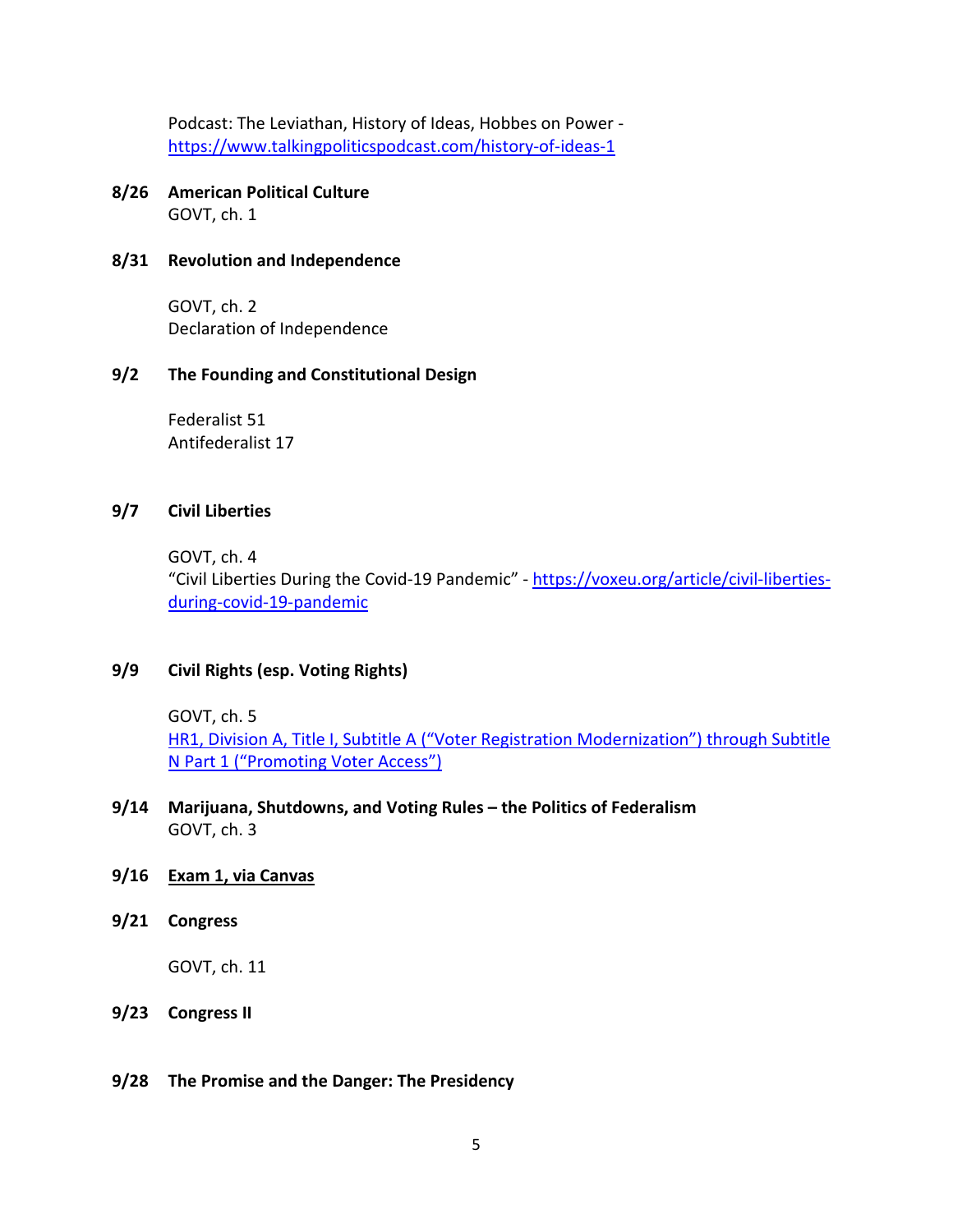GOVT, ch. 12 [Podcast: History of Ideas -](https://www.talkingpoliticspodcast.com/history-of-ideas-1) Weber on Leadership

### **9/30 Bureaucracy**

GOVT, ch. 13

### **10/5 The Judiciary**

GOVT, ch. 14 [Presidential Commission on the Supreme Court, July 20, 2021 Hearings](https://www.whitehouse.gov/pcscotus/public-meetings/)

## **10/7 Judicial Selection and Decision Making**

Liptak, "Rendering Justice, With One Eye on Re-election" (*NY Times*)

## **10/12 Flex Day**

## **10/14 Exam 2, via Canvas**

## **10/19 Why Do We Have (Two) Political Parties?**

GOVT, ch. 7

## **10/21 Partisan Loyalties and Polarization**

## **10/22 Preliminary Paper Assignment Due, 5:00 via Canvas upload**

#### **10/26 Interest Groups and Accountability**

GOVT, ch. 6 Dunham, et al., "Shakedown on K Street"

## **4:00 Extra Credit Event – Rosenbloom Symposium "Equality", Law School Courtroom, free admission but sign in on arrival**

#### **10/28 What Shapes the News?**

GOVT, ch. 10